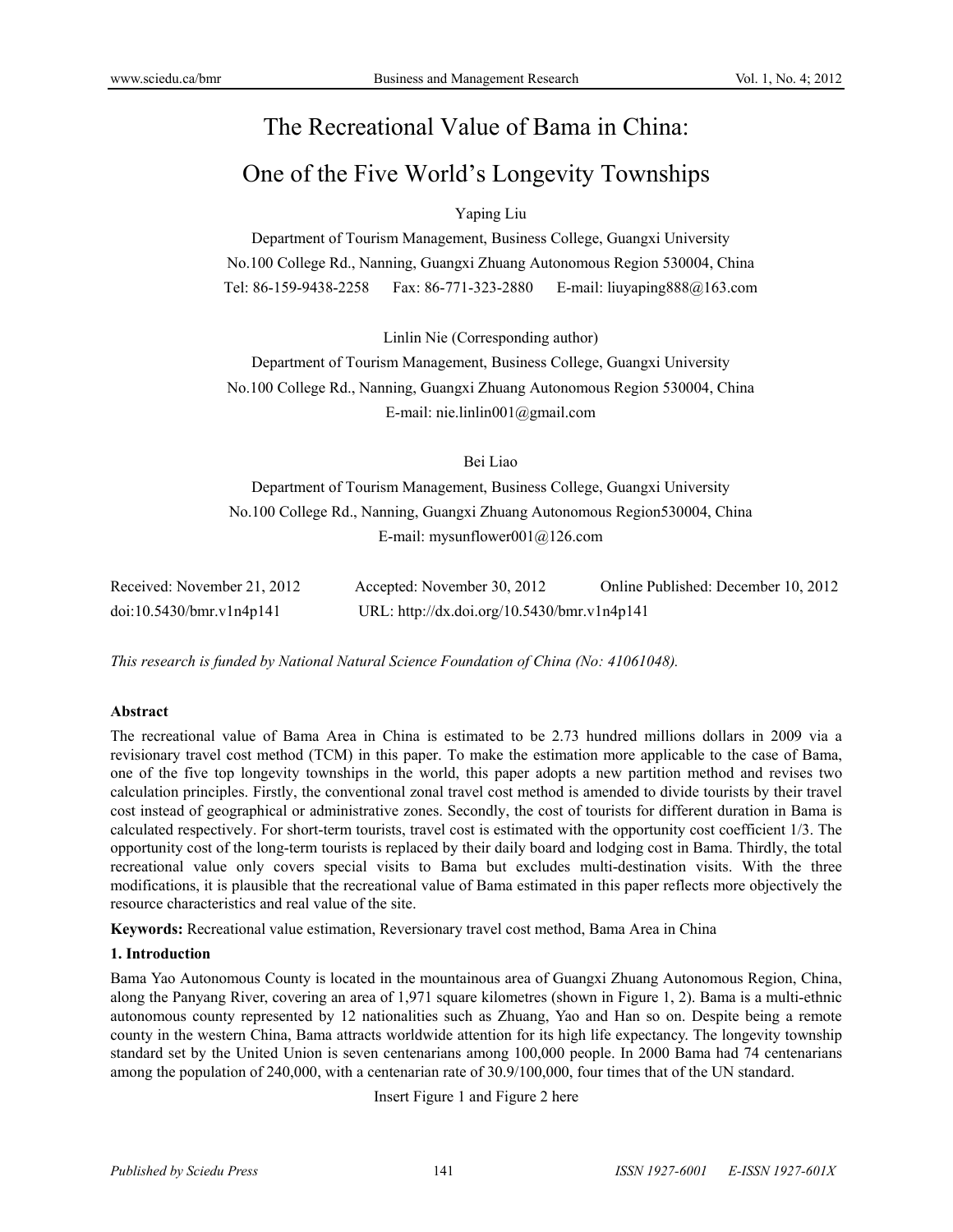In the year of 2003, Bama was awarded the certificate of The World's Fifth Longevity Township by the International Natural Medical Association. Since the early 1990's, medicinal researchers conducted many studies to explore its longevous mystery. Xiao *et al* (1991) conclude that the influential factors are the unique air, water, food and lifestyle in Bama. At that time, tourists came to Bama mainly for relaxation and recuperation in the hope of keeping healthy. However, their trips to Bama were spontaneous rather than being organised or guided by third parties. Those tourists tended to stay in Bama for a long time, several months or half a year so they were named "migratory bird people". In the 21th century, the local government and enterprises are committed to make Bama a tourism site by developing scenic spots, building hotels and enhancing infrastructures. As a result, with the rapid growth of tourists, the ecological environment in Bama has been damaged to some extent. That problem is partly attributed to the ambiguous market positioning. Therefore, the recreational value of Bama is estimated on paper by applying a revisionary version of the Travel Cost Method; the goal is to show the way for tourism industry development in Bama and provide economic justification for the government by placing a higher priority on the maintenance and development of this site.

# **2. The Travel Cost Method**

The Travel Cost Method (TCM) is the basic theory in this study which is the most common indirect method used to estimate the recreational value of nonmarket resources or public goods. Harold Hotelling initially proposed the basic notion of Travel Cost Method (TCM) in a 1947 letter as a potential means of valuing national parks (Smith and Kaoru1990). Clawson and Knetsch developed Hotelling's approach and used the name Travel Cost Method (Clawson, 1959; Clawson and Knetsch, 1966). Since then, TCM has been further developed and become widely accepted in resource economics to estimate recreational values. Taking the forestry ecosystem for example, some studies focus on some service function and landscape value, such as the evaluation of non-timber forest products in the tropical rain forest (Peters *et al*, 1989), or of ecotourism value in the tropical rain forest (Tobias and Mendelsohn, 1991; Maille and Mendelsohn, 1993), etc. As to water resources, by using TCM, Ward (1987) estimates the value of water entertainment including fishing and rafting at \$17/km<sup>2</sup>-\$25/km<sup>2</sup> on the River Chama in Mexico. Bowker *et al* (1996) assess the influence of water quality improvement on recreational and economic value of the River Chatooga and the River Nantahala in North Carolina. Cameron *et al* (1996) assess the leisure and recreational value when water level fluctuates in the Columbia River in America. Layman *et al* (1996) assess the value of recreational fishing in the Gulkana River in Alaska, etc. The basic assumption is that total expenditures incurred in getting to a site are taken as equivalent to the price tourists' are willingness to pay for the site. Another basic idea of the TCM is the number of trips to a recreational site will decrease with increases in travelling distance. A travel cost demand model reveals the relationship between the number of annual trips and its price. The approach assumes that the price of a trip is the sum of imputed opportunity time value and pecuniary travel costs (Becker, 1965).

TCM is generally applied in two forms: individual travel cost method (ITCM) and zonal travel cost method (ZTCM). The two approaches share the theoretical premises, but differ in the operational point of view (McKean, *et al*, 2005). ITCM predicts how many visits an individual might undertake per time period, customarily per annum. Developed by Brown and Nawas (1973) and Gum and Martin (1975), ITCM estimates the consumer surplus by analyzing the individual tourists' behaviour and the cost sustained for the recreational activity. However, ITCM measures relatively small sample sizes (Brainard *et al*, 1997), and it is limited in its ability to detect and measure consumer preferences that reduce the number of visits. It also breaks down when a site receives unusually high numbers of first-time or one-time visitors (Freeman, 1979; Bowes and Loomis, 1980) or it is subject to high visitation by a local population with very low travel cost, such as a people in a town within walking distance (Bishop, 1992).

In contrast to ITCM, ZTCM takes into account the tourists visit rate coming from different geographical or administrative zones with increasing travel cost (McKean, *et al*, 2005). Travel cost is calculated to generate the demand curve or Clawson-Knetsch Curve (Clawson and Knetsch, 1966), of which the integral part is the consumer surplus (CS) of tourists in each zone. Hellerstein (1992) thinks ZTCM works well in investigating group attributes, making it preferable to ITCM in examining the behaviour of non-visitors. However, its basic assumption that the travel cost of tourists within a certain zone is the same turns out to be impossible in reality. Some researchers revise the partition method to make the estimation closer to reality. Pearse (1968) puts forward a new partition method that divides tourists in light of income rather than geographical or administrative zones, assuming that tourists in the same income group behave similarly. Li and Li (2003) argue that differences still exist among tourists of similar income and then develop ZTCM further into a Travel Cost Interval Analysis (TCIA) method, partitioning tourists according to their travel cost directly. Xie *et al* (2008) evaluate the TCIA's rationality, and think it embodies the fundamental principle of the Lebesgue integral, which, in some degree, is superior to conventional ZTCM.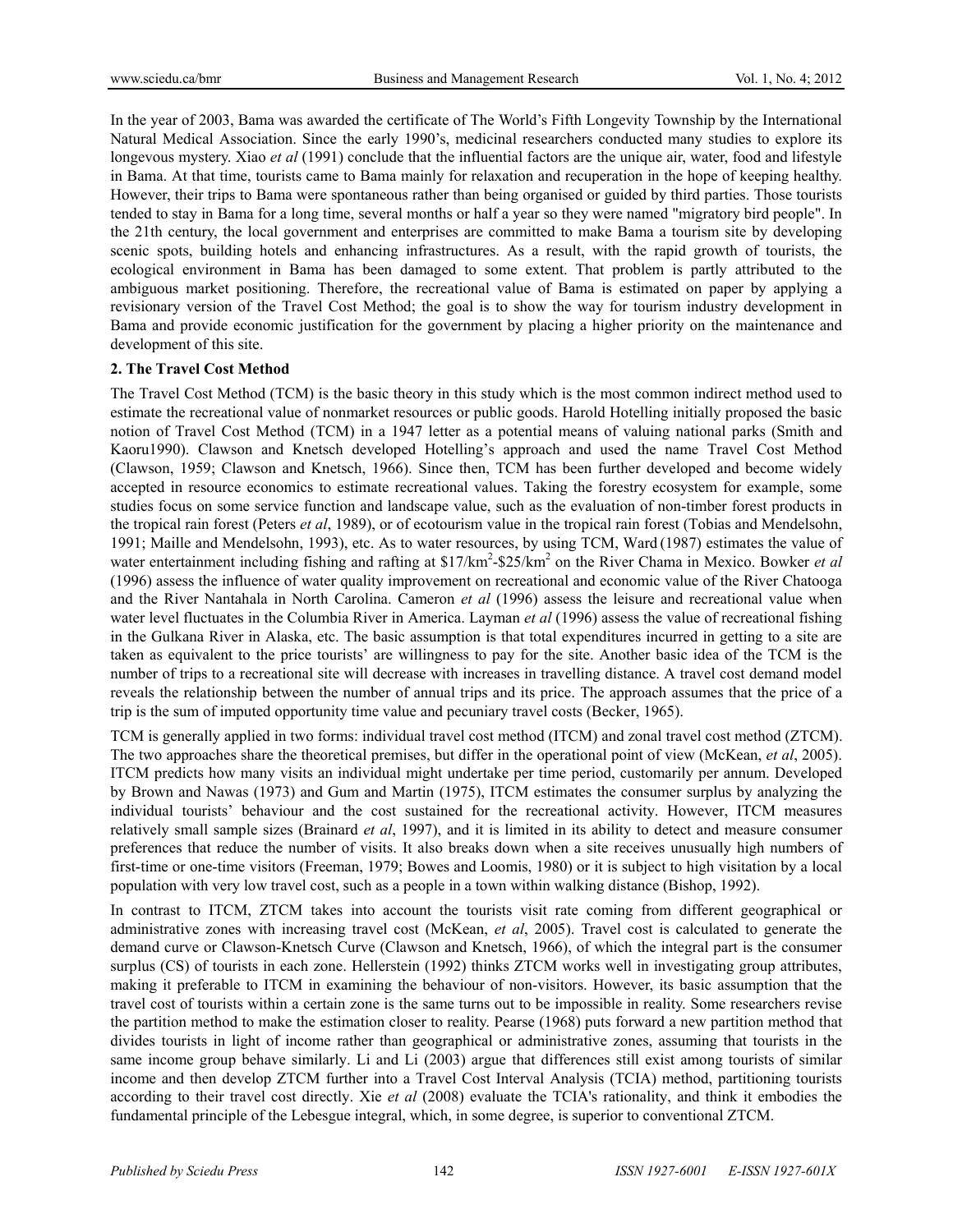Though both Pearse and Li modify the partition method in terms of either income or cost which is unrelated to geography, yet they still share the same computing principles with conventional ZTCM. This paper adopts the partition method of TCIA and revises further the computing ways in view of the specific features of Bama.

# **3. Theoretical framework**

# *3.1 Choosing a model*

The key of assessing the recreational value is to choose a model for calculating the travel cost. There are two essential approaches in ZTCM. One is the traditional Clawson- Knetsch model (Clawson and Knetsch, 1966). The other one is the gravity model (Hanley and Spash, 1993), which is often used in geography and transport studies to model commuting decisions (Fleming, 2008). The methodology of the traditional Clawson- Knetsch model can be read in numerous books (Cicchetti *et al*, 1973; Cesario and Knetsch, 1976; Willis, 1990, 1991; Wang and Guo, 2000, etc). Based on the survey data of tourists' origin and consumption, this paper uses the first model to calculate actual travel cost and visit rate in each travel cost interval and gets a recreational demand curve: Clawson-Knetsch Curve. By integrating the demand curve, consumer surplus in each travel cost interval is calculated. Then the total recreational value of Bama will be obtained by aggregating total consumer surplus and total actual travel cost.

3.1.1 Excluding the multi-destinations trips

Multi-destination Trip, or MDT, is an insoluble problem of TCM. Kuosmanen *et al* (2003) point out three ways to deal with this issue:

(1) Ignoring MDT, by either excluding MDT visitors from the sample or by treating MDT visitors as if they were single-destination visitors.

(2) Correcting for MDT bias by using a proportion of the total cost attributable to the evaluated site as a proxy for the price of the trip.

(3) Modelling MDT and SDT (Single- destination Trips) as different commodities.

The third approach is suggested by Hotelling (Ward and Beal 2000) and has been developed by Mendelsohn *et al* (1992). This method was considered to resolve the problem of the multi-destination, and the gravity model (Fleming and Cook, 2008) can be used as the travel cost model of the multi-destination. However, it was a shame that, in this survey, most of multi-destination tourists failed to write down both the names of multi-destination and the number of destinations clearly, so the tourists of MDT has to be excluded from the sample to avoid possible bias.

3.1.2 Excluding the opportunity cost of long-term tourists

The opportunity cost is the cost of any activity measured in terms of the value of the next best alternative. It is a vital part in TCM. Unfortunately, there is little agreement on how it should be valued. Knetsch (1963) first proposes the approach to value opportunity cost by wage rate. Then some researchers take opportunity cost as equal to the wage rate (Centeno and Prieto, 2000) or 25% of the hourly wage rate (Buchli *et al*, 2003) or one third of the daily wage rate (Bockstael and Kling, 1988). However, opponents doubt its rationality for various reasons. Walsh, Sanders and McKean (1990) take travel for recreation as a benefit rather than a cost. McKean *et al* (2005) thinks work time and leisure time are intentionally pre-allocated by the consumer and thus there can be no substitution of time from consumption to work. Despite the dispute, this paper shares the same opinion of the former. One's pleasure from travelling do reduce the opportunity for work or business, that is to say, his working hours are substituted by his travel for entertainment. Therefore, he has to make choices between joy and work, which may lead to the opportunity cost. Just as Tuffour writes in 2012, the notion of opportunity cost means that visiting a site implies sacrificing not only cash but also the opportunity of using the time in an alternative manner.

In the survey, the tourists staying for not more 30 days in Bama are defined as short-term tourists, a half of whom stayed for 2-3 days (making up 54.66%, seen in Table 1). They would rather have the option to travel than to spend time working at their regular job. Since paid-leave holidays are not very popular in China, the opportunity cost of short-term tourists is calculated on their 1/3 daily income in this paper. Also, long-term tourists who stay for 30 or over 30 days in Bama are mainly retirees, so they don't have opportunity cost for alternative between work and travelling. Even so, they have to pay for their accommodation and food for staying for long time. Therefore in this finding the travel cost of long-term tourists (making up 16.09%, seen in Table 1) should cover additional boarding and lodging cost without effecting opportunity cost.

# **4. Investigation**

The investigation was conducted in two phases: a pre-test survey and a final survey.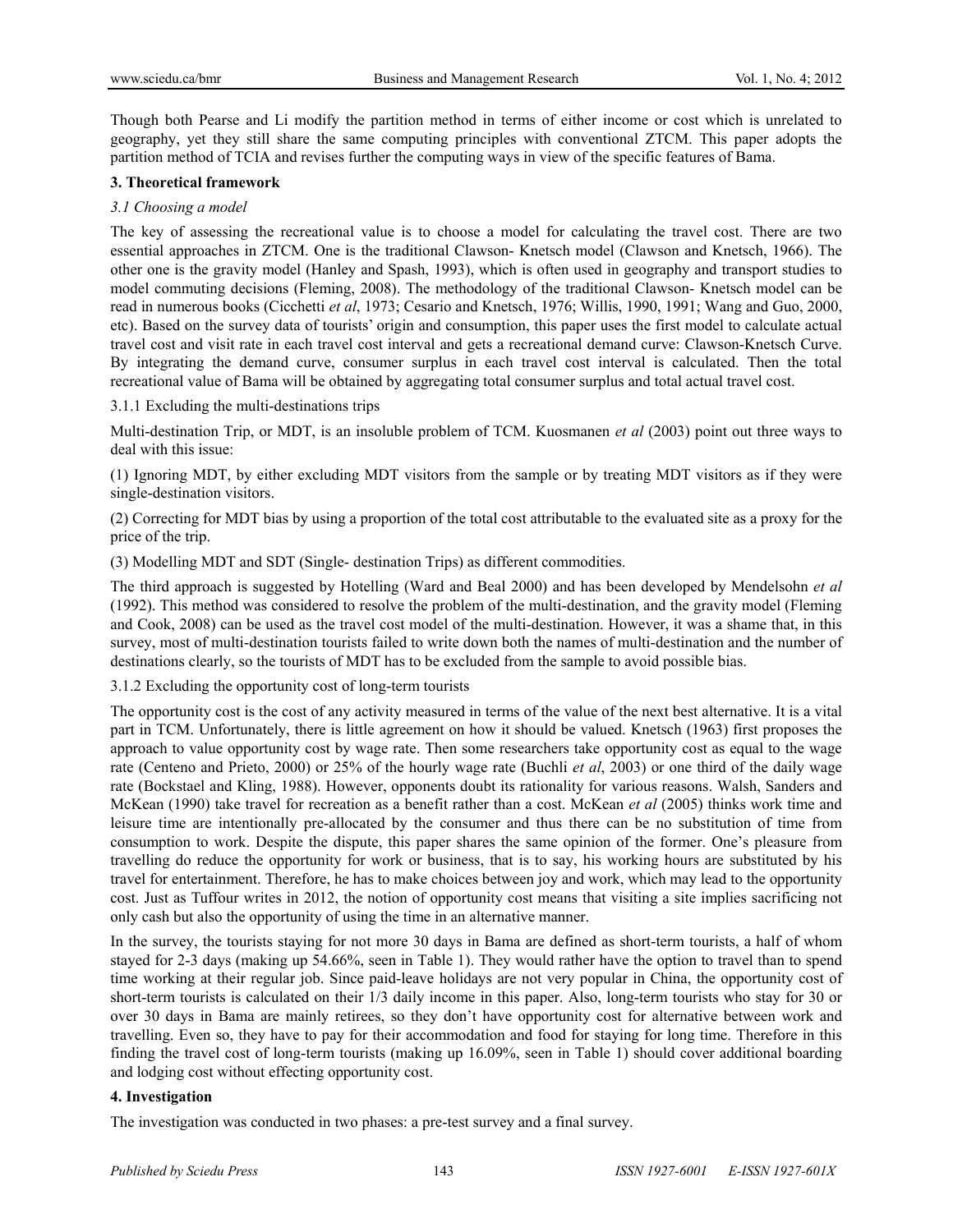(1) In pre-test stage, 50 questionnaires were given out, with 21 questions and 150 items. Only 24 sheets were collected.

(2) The formal questionnaire was further improved based on pre-test questionnaire by removing irrelevant questions and items and adding MTD questions. The final survey, given in August 2009, consisted of three parts: demographic information, tourists' itinerary and expenditures in Bama and questions about Contingent Valuation Method (which is not discussed in this paper).

(3) Four hundred paper questionnaires were given out in Pona Town Self-drive Campsite, Longevity Village Bapan Town and other main scenic spots from August 27 to September 1, 2009. One hundred online questionnaires were collected between August 25, 2009 and March 12, 2010, all of which were put on Bama Jiaxun Forum, Tourism Forum on Space-time Web, Tianya Tourism Forum and other online tourism forums.

In the formal investigation, the total respond rate was 76.6% with 383 valid questionnaires re-collected. After removing three invalid sheets, the number of valid sheets was 380, among which multi-destination tourists and single-destination tourists were respectively 69 and 311, taking up 18.16% and 81.84% accordingly. As multi-destination answers are not included in our analysis, this paper only elaborates the other 311 sheets.

#### **5. Data and Estimation**

#### *5.1 Tourists' Characteristics*

The tourist construction of 311 respondents in the investigation is shown in Table 1. It is obvious that tourists in Bama take on obvious characteristics: Female tourists outnumber male tourists, making up 51.1%; tourists are mainly from Guangxi Zhuang Autonomous Region, making up 67.2%. 70.1% of the sample are individual tourists. 54.6% of tourists stay for three days while 23.5% of tourists stay for more than one week. It can be therefore inferred that a number of tourists settle in Bama for long-term leisure and recuperation. And there are quite a number of regular tourists, making up 26.05%.

Insert Table 1 here

#### *5.2 Recreational value in Bama*

#### 5.2.1 Actual travel cost

Actual cost refers to the cost of travelling to Bama, especially covering transportation, board and lodging, access tickets and shopping. Table 2 shows the direct answers of respondents on actual cost in Bama.

#### Insert Table 2 here

With weighted sum method we get both total and average cost of 311 respondents, shown in Table 2. Let *STC* be the total actual cost, and then its average value is  $E(STC)$ . Since the respondents are mainly Chinese, the cost on the questionnaire was shown in Chinese Renmenbi (*yuan*). In consideration of accuracy, numbers in the tables as well as in the calculation process are also shown in *yuan*, but the final recreational value of Bama will be shown in US dollars with the average RMB exchange rate 6.8 in 2009.

$$
E(STC) = \sum_{k} \left( TC_k \times R_k \right) = \text{Y1256.64}
$$
\n<sup>(1)</sup>

$$
STC = \sum_{k=1}^{N} TC_k \times L_k = \text{Y390850.00}
$$
\n
$$
1 \leq K \geq 13
$$
\n
$$
(2)
$$

In the formula (1) and (2), the total actual travel cost is calculated as 390.85 thousand *yuan* and the average is 1256.64 *yuan* per capita.

# 5.2.2 Consumer surplus

As discussed above, travel cost is the sum of actual cost and opportunity cost. For short-term tourists, travel cost is estimated with the opportunity cost coefficient 1/3. While for long-term tourists, their travel cost is calculated with additional living cost in Bama. After the travel cost interval is set, a function can be modelled to estimate consumer surplus.

(1) Interval partition of travel cost

The travel cost of tourists who stay for less than 30 days:

$$
Opportunity cost = Daily income \times 1/3 \times Length of stay
$$
 (3)

$$
= \text{Monthly income/30} \times 1/3 \times \text{Length of stay} \tag{4}
$$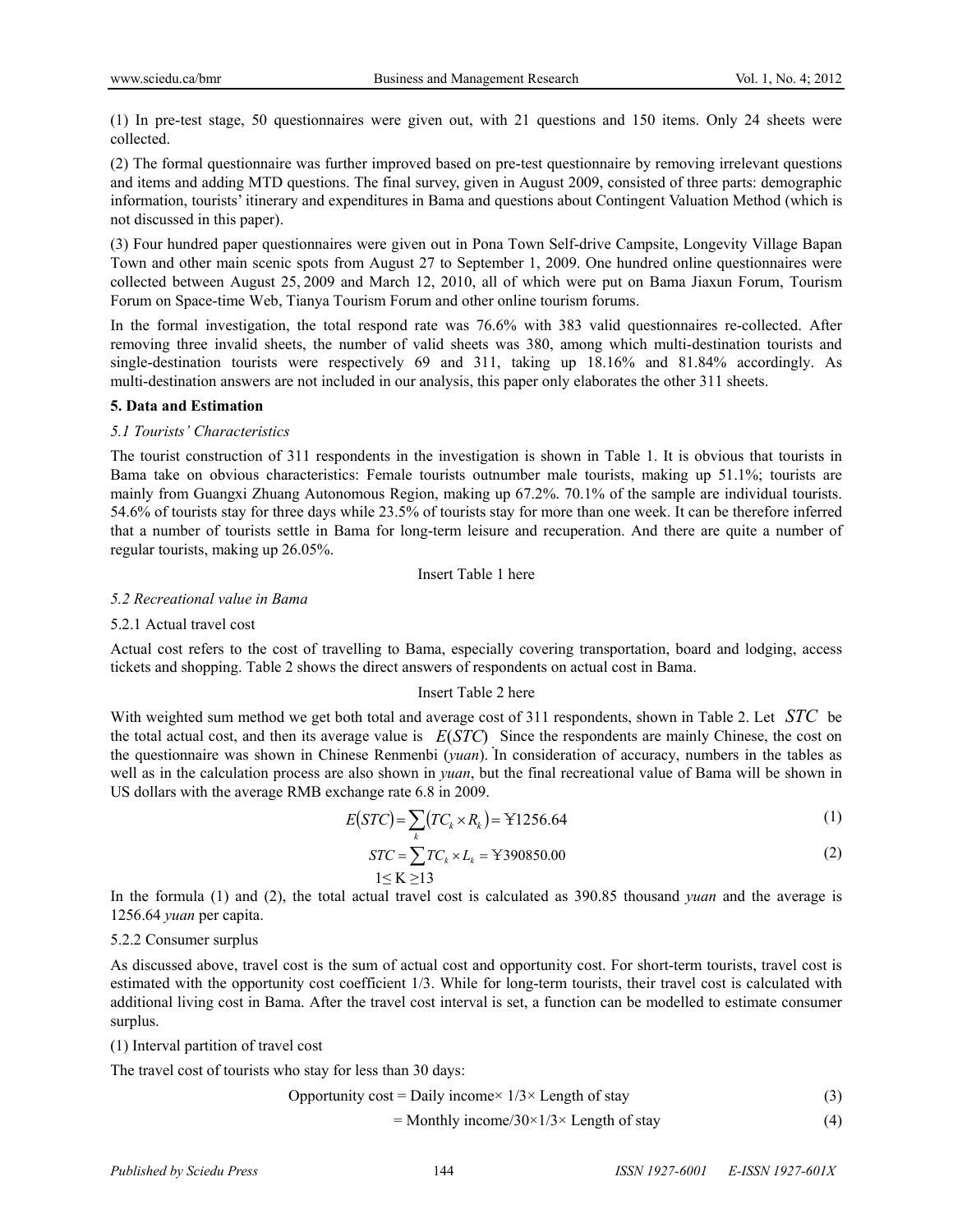For example, the travel cost of one tourist who stays in Bama for three days is between 1000 *yuan* and 1200 *yuan*, and his or her monthly income is from 2000 to 2200 *yuan*. Then we know that,

The tourist's opportunity cost =(2000+2200)/(2×30)×3×1/3= $\pm$ 70 (5)

The tourist's travel cost = 
$$
(1000+1200)/2+70=Y1170
$$
 (6)

The travel cost of the tourists who stay for over 30 days (including 30 days):

Actual travel cost+ Additional board and lodging cost

It was known from the survey that rental in Bama is between 400 and 600 *yuan* per month with average value 500 *yuan*. If the cost of food is 15 *yuan* per day, to a tourist who spends the 700 *yuan* on other items, the total travel cost is 1650 *yuan*. In this way, the cost intervals of the 311 valid questionnaires show the following results.

### Insert Table 3 here

 $[TC_i, TC_{i+1}]$  is the *i* price interval of travel cost. Within  $[TC_i, TC_{i+1}]$ ,  $N_i$  is the sample size.  $M_i$  is willing-to-travel sample size. When the travel cost ranges within  $[TC_i, TC_{i+1}]$ , there are not only  $N_i$  tourists willing to visit Bama but also those who pay more money are willing to visit Bama. So if the cost interval is  $i$ , the demand is:  $M_i = \sum N_i (i \le j \le n)$ . Assuming  $P_i = \frac{M_i}{n_i}$ , it's the proportion of the tourists in the N sample when the price is in *i* interval. It is set that  $Q_i = P_i$ , and  $Q_i$  is defined as  $[TC_i, TC_{i+1}]$  price interval, and its average  $P_i = \frac{M_i}{N}$ 

value  $ETC_i$  is the demand. (2) Demand function of tourism consumer surplus

Their results are shown in the Table 4.

Since the WTP interval  $[TC_i, TC_{i+1}]$  is a continuous function which is hard to show each WTP price, according to the travel cost interval  $[TC_i, TC_{i+1}]$  and its demand  $Q_i$  in the Table 3, the regression model is set by taking  $ETC<sub>i</sub>$ , where the average value of the interval is used to calculate, as the independent variable and  $Q<sub>i</sub>$  as the dependent variable. Because the methodology of TCIA is to treat the behaviour of tourists in generalities by ignoring differences, which is one of aggregate travel cost models that is the same as ZTCM, the travel cost is used as the only one independent despite the possible existence of other independents in ITCM model. Perhaps, there can be bias, but no better way is available to resolve the issue at present. Therefore, the corresponding data shown in table 3 is input into SPSS16.0 to get some regression models, mainly covering linear, quadratic, logarithmic, power and exponential.

#### Insert Table 4 here

Under the condition that the same independent variables and dependent variables are adopted, and when the testing values of regressions such as T-value and F-value can answer for statistical index in effect, it should be more reasonable to use the regression model with higher  $\mathbb{R}^2$ . It is shown that  $\mathbb{R}^2$  value of logarithmic function is 0.922, which is the optimum degree statistically. Thereby the logarithmic function is adopted as the demand function model in this survey. That is

$$
Q(x) = 2.358 - 0.262 \ln x \tag{7}
$$

Among the formula (7), tourism demand  $Q(x)$  is a logarithmic function with travel cost *x* as independent variable. Assuming that  $Q(x)=0$ ,  $\hat{x} = Y8104$ , that is to say, when travel cost is 8104 *yuan*, the tourism demand approaches zero. In the light of consumer surplus principle, the consumer surplus in every price interval equals the product of the tourism demand curve in the corresponding interval and the travel cost. A indefinite integral is made to the formula (8) and set  $F(x_i) = \int Q(x_i)$ , then

$$
F(x_i) = \int Q(x_i) = \int (2.358 - 0.262 \text{ln}x_i) \text{dx}
$$
  
=  $x_i (2.62 - 0.262 \text{ln}x_i)$   
i=1, 2, 3, .... .25. (8)

When  $\hat{x}$  =  $\angle$  8104

 $F_{\text{max}}(\hat{x}) = \max_{x_1 \to x25} \{ F(x_i) \} = \text{y}_{2123.25}$ 

Based on tourism consumer surplus model, formula (8), *SCS* is assumed to be the *CS* of 311 respondents, formula (9) can be gotten.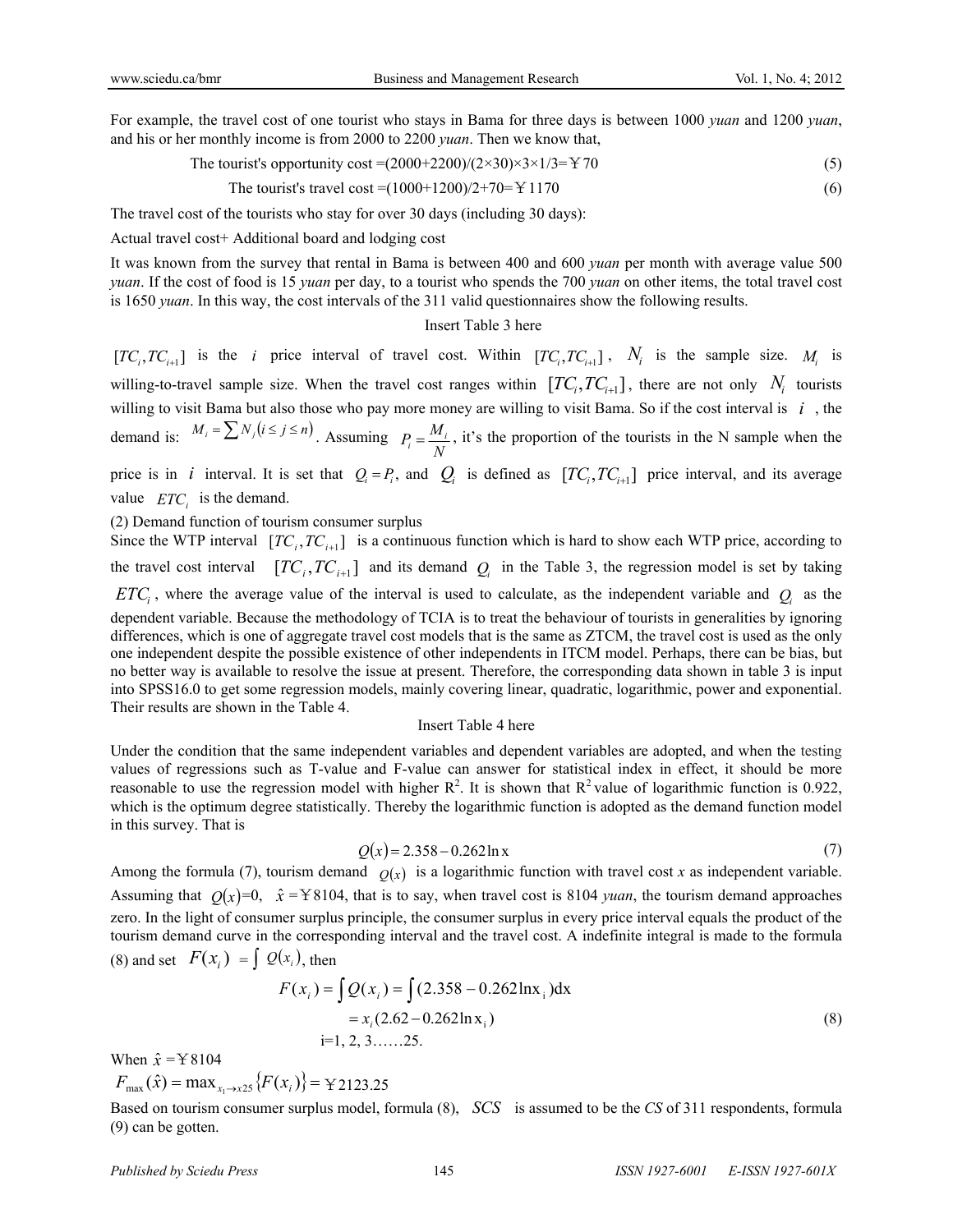$$
SCS = \sum_{i=1}^{25} CS_i = \sum_{i=1}^{25} \int_{x_i}^{x} Q(x_i) dx \times N_i = \sum_{i=1}^{25} \int_{ETC_i}^{8104} (2.358 - 0.262 \ln x_i) dx \times N_i
$$
  
= 
$$
\sum_{i=1}^{25} [F_{\text{max}}(\hat{x}) - F(x_i)] \times N_i
$$
 (9)

So, the result is:

$$
SCS = \sum_{i=1}^{25} \left[ 2123.25 - x_i (2.62 - 0.262 \ln x_i) \right] \times N_i = \text{Y} 360,326.72 \tag{10}
$$

The consumer surplus of the 311 tourists in Bama is 360,326.72 *yuan* and the average consumer surplus is 1158.60 *yuan* per capita.

#### (3) The total recreational value estimation

The traditional method estimates the annual total recreational value by adding the annual total number of actual travel cost and consumer surplus, then multiplying the overall number of tourists for that year. However, in the investigation, 18.16% of the informants were multi-destination tourists, who are excluded due to incomplete data. 311 respondents are studied, which take up 81.84%. Obviously, when aggregating the total recreational value, the proportion of special trips to Bama, 81.84%, should be multiplied to make it more rational. Thus:

$$
RV = \frac{(STC + SCS)}{SN} \times TN \times 81.84\% \tag{11}
$$

In formula (11),  $RV$  is the total recreational value in Bama.  $STC$  is the sum of direct cost.  $SCS$  is the sum of consumer surplus. *SN* is the sample size. *TN* is the number of trips to Bama  $(9.381$  hundred thousand in 2009). The result is:

$$
RV = \frac{390,850 + 360,326}{311} \times 938,100 \times 81.84\% \approx Y1,854,000,000
$$
 (12)

To sum up, the recreational value of the longevity resource in Bama is at least 1.854 billion *yuan* (2.73 hundred millions dollars). However, it must be admitted that an underestimation may exist because of the ignorance of MDT.

#### *5.3 Analysis on the results*

From the research results above, the total consumer surplus of the sample in Bama is 360,326 *yuan*. Although the visit rate and consumer surplus decreases as travel cost increases from 100-300 *yuan* to 8000-12000 *yuan* and approaches zero when travel cost comes to 8104 *yuan*. If travel cost exceeds 8104 *yuan*, consumer surplus should be negative (seen in Table 4). Why it's so? It is found that the formula (7) can be changed into an indefinite integral by another formula  $F(x_i) = x_i (2.62 - 0.262 \text{ln}x_i)$  to test the results' reliability. Assuming  $F(x_i)=0$ , the largest predicted value of travel cost is estimated as 22026 *yuan*. To be more specific, when the travel cost goes up to 22026 *yuan*, visit rate approaches zero again. Table 4 shows the largest travel cost interval is ranging from 14001 to 16000 *yuan*, and the average is 15000 *yuan*, which is just within the estimated range, 22026 *yuan*. It can be concluded that this cost partition is more reliable. This result correlates with the quality of longevity resource in Bama and the actual statistics data in the survey. It can be explained as follows:

Firstly, the longevity resource is very suitable for leisure and recuperation. It is attractive to those who visit Bama for the purpose of experiencing local lifestyle, enjoying local fresh air and clean water to keep their health and longevity. Sightseeing of natural scenery is secondary. Therefore, the initial tourists are people who have lived in Bama for a long time. Secondly, according to the statistics results (seen in Table 2), those who spend 100 to 4000 *yuan* are mainly sightseeing tourists and they usually stay in Bama for less than 30 days. When the travel cost reaches 4000 *yuan*, the number of sightseers decreases sharply. Most are "migratory bird people" who stay for a long duration.

#### Insert Table 5 here

The results showed in Table 5 also prove the explanation mentioned above, which focus on relativity analysis. The results show that travel cost has a positive correlation with length of stay and age. In other words, the longer the duration is and the older the tourists are, the higher the travel cost is. The former two factors have tight relationship with leisure and recuperation. Thus it can be concluded that the attributes of recreational resource in Bama is more suitable for developing leisure tourism.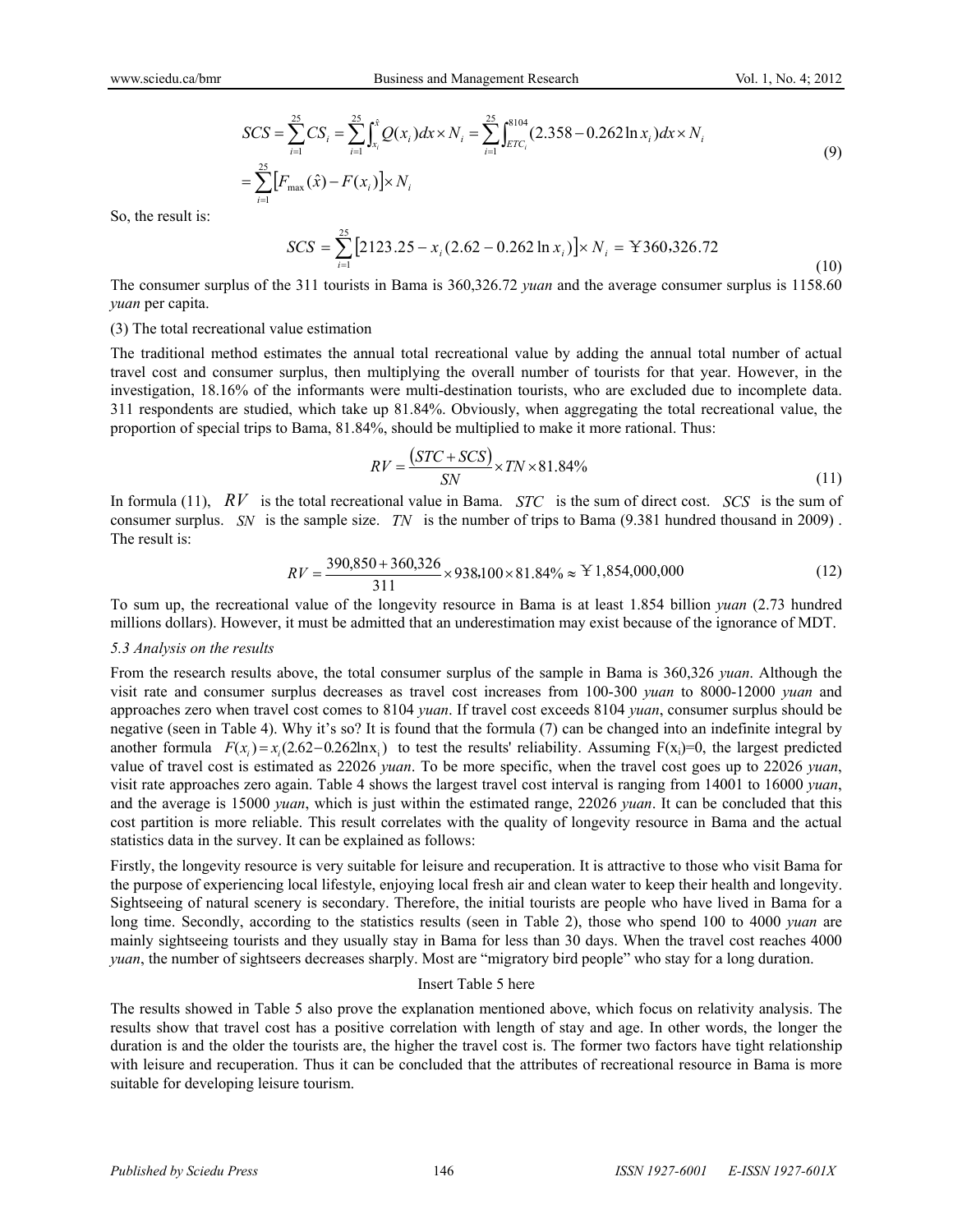# **6. Conclusions**

Though TCIA do not cope with the issue of limited sample space well (Xie *et al*, 2008), to some extent it indeed avoids some interpretations derived from unreasonable assumptions. In this paper the revisionary partition method of TCIA is applied, and calculating methods in two aspects are revised: excluding MDT and opportunity cost for long-term tourists. The real recreational value of Bama is estimated to be 2.73 hundred millions dollars. Also, it is proved that the optimal development mode for Bama is leisure tourism industry.

Bama, as the world's fifth township of high life expectancy, has shown a rapid growth of tourists in the recent decades. Many tourists flock to Bama, which results in unbalance between the large number of tourists and the status quo of facilities, management, and environmental capacity. To meet the needs of increasing number of tourists, local government and enterprises invest blindly in hotels, restaurants, scenic spots while investment in infrastructures, environmental protection and medical facilities are few. Moreover, they are not aware of either the recreational value of Bama or how much to invest and where to invest. An increasing number of sightseers reduce the quality of longevous resources in Bama which causes complaints among long-term tourists. Alarmingly, failing to control the number of tourists and the pursuit of the immediate interests has caused great damage to the natural environment in Bama, thus hampering its further development. Hence it can be suggested in this paper that government planners should set restrictions on sightseeing to reduce environmental damage and pay more emphasis on "migratory birds" by improving basic facilities and developing healthy items to strike a balance between environmental protection and economic profits.

# **Acknowledgement**

Dr. Yaping Liu, Linlin Nie and Bei Liao thank the Tourism Administration of Bama Yao Autonomous County for providing data and information about tourism industry of Bama. Also, we thank Mr. Roger Rossman, an American teacher who helps with improving the language of the paper. Finally, we appreciate the grant from National Natural Science Foundation of China (No: 41061048).

# **References**

Becker G. S. (1965). A theory of the allocation of time. *The Economic Journal*. 75 (299). 493-517. http://dx.doi.org/10.2307/2228949

Bishop K. (1992). Assessing the benefits of community forests: an evaluation of the recreational use benefits of two urban fringe Woodlands. *Journal of Environmental Planning and Management*. 35(1). 63-76. http://dx.doi.org/10.1080/09640569208711908

Bowker J. M., English D. B. K., and Donovan J. A. (1996). Toward a value for guided rafting on southern rivers. *Journal of Agricultural and Applied Economics.* 28(2). 423-432.

Bowes M. D., and Loomis J. B. (1980). A note on the use of travel cost models with unequal zonal populations. *Lund Economics.* 56(4). 465-470. http://dx.doi.org/10.2307/3146223

Bockstael N. E., and Kling C. L. (1988). Value environmental quality: weak complementarity with sets of goods. *American Journal of Agricultural Economics.* 70(3). 654-662. http://dx.doi.org/10.2307/1241504

Brainard J. S., Lovett A. A., and Bateman I. J. (1997). Using isochrone surfaces in travel- cost models. *Journal of Transport Geography.* 5(2). 117–126. http://dx.doi.org/10.1016/S0966-6923(96)00074-9

Brown W. G., and Nawas F. (1973). Impact of Aggregation on the Estimation of Outdoor Recreation Demand Functions. *American Journal of Agricultural Economics.* 55(2). 246-249. http://dx.doi.org/10.2307/1238448

Buchli L., Filippini M., and Banfi S. (2003). Estimating the benefits of low flow alleviation in rivers: the case of the Ticino River. *Applied Economics.* 35(5). 585-590. http://dx.doi.org/10.1080/0003684032000056797

Cameron T. A., Shaw W. D., Ragland S. E., and Keefe S. (1996). Using actual and contingent behaviour data with different levels of time aggregation to model recreation demand. *Journal of Agricultural and Resource Economics.*  21(1). 130-149.

Centeno A. B., and Prieto L. C. H. (2000). The Travel Cost Method Applied to the Valuation of the Historic and Cultural Heritage of the Castile-León Region of Spain.  $40<sup>th</sup>$  Congress of the European Regional Science Association, Barcelona.

Cesario, F.J., and Knetsch, J. L. (1976). A recreation site demand and benefit estimation model. *Regional Studies.*  10(1). 97-104. http://dx.doi.org/10.1080/09595237600185101

Cicchetti C. J., Fisher, A. C., and Smith V. K. (1973). Economic models and planning outdoor recreation. *Operations Research.* 21(5). 104-1113. http://dx.doi.org/10.1287/opre.21.5.1104

Clawson M. (1959). Methods of Measuring the Demand for and Value of Outdoor Recreation, Reprint 10, *Resources for the Future,* Washington DC. http://dx.doi.org/10.1177/004728757201000331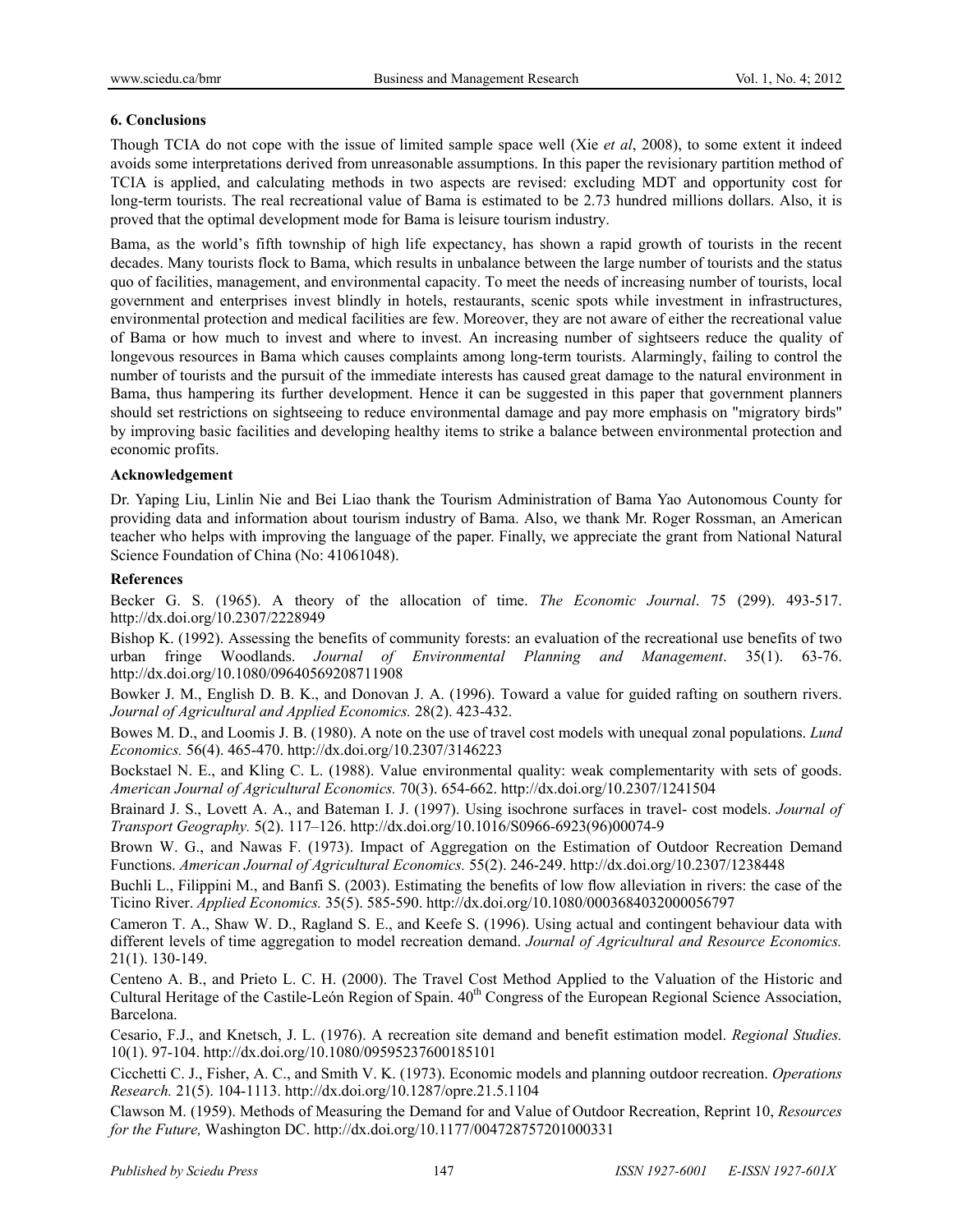Clawson M., and Knetsch J. L. (1966). *Economics of outdoor recreation,* The Johns Hopkins Press, Baltimore, Maryland.

Fleming C. M., and Cook A. (2008). The recreational value of Lake McKenzie, Fraser Island: An application of the travel cost method. *Tourism Management.* 29(6). 1197–1205. http://dx.doi.org/10.1016/j.tourman.2008.02.022

Freeman A. M. (1979). Benefits of environmental improvement: theory and practice. *Resources for the Future,* John Hopkins University Press, Baltimore, MD.

Gum R. L., and Martin W. E. (1975). Problems and solutions in estimating the demand for and value of rural outdoor recreation. *America Journal of Agricultural Economics.* 56(4). 558-566. http://dx.doi.org/10.2307/1238873

Hanley N., and Spash C. L. (1993). *Cost-benefit analysis and the environment.* Edward Elgar, Aldershot.

Hellerstein D. (1992). The treatment of nonparticipants in travel cost analysis and other demand models. *Water Resources Research.* 28(8). 1999-2004. http://dx.doi.org/10.1029/92WR00762

Knetsch J. L. (1963). Outdoor recreation demands and values. *Land Economics.* 39(4). 387-396. http://dx.doi.org/10.2307/3144843

Kuosmanen T., Nillesen E., and Wesseler J. (2003). Does ignoring multidestination trips in the travel cost method cause a systematic bias? *The Australian Journal of Agricultural and Resource Economics.* 48(4). 629–651. http://dx.doi.org/10.1111/j.1467-8489.2004.00266.x

Layman R. C., Boyce J. R., and Criddle K. R. (1996). Economic valuation of the Chinook salmon sport fishery of the Gulkana River, Alaska, under current and alternate management plans. *Land Economics.* 72(1). 113-128. http://dx.doi.org/10.2307/3147161

Li W., and Li W. J. (2003). Recreational value estimation of Jiuzhaigou Valley by the improved TCM, *Beijing University Journal (Natural Science Edition).* 39(4). 548-555.

Maille P., and Mendelsohn R., (1993). Valuing ecotourism in Madagascar. *Journal of Environmental Management.*  38(3). 213-218. http://dx.doi.org/10.1006/jema.1993.1040

McKean J. R., Johnson D., Taylor R. G., and Johnson R. L. (2005). Willingness to pay for non angler recreation at the lower Snake River reservoirs. *Journal of Leisure Research.* 37(2). 178-194.

Mendelsohn R., Hof J., Peterson G., and Johnson R. (1992). Measuring recreation values with multiple destination trips. *American Journal of Agricultural Economics.* 74(4). 926-933. http://dx.doi.org/10.2307/1243190

Pearse P. H. (1968). A New Approach to the evaluation of non-priced recreational resources. *Land Economics.* 44(1). 87-89. http://dx.doi.org/10.2307/3159612

Peters C. M., Gentry A. H., and Mendelsohn R. O. (1989). Valuation of an Amazonian rain forest. *Nature.* 339(6227). 655-656. http://dx.doi.org/10.1038/339655a0

Smith V.K., and Kaoru Y. (1990). What have we learned since Hotelling's letter? *A meta-analysis. Economic Letters.*  32(3). 262-272. http://dx.doi.org/10.1016/0165-1765(90)90110-M

Tobias D., and Mendelsohn R. (1991). *Valuing ecotourism in a tropical rainforest reserve.* Ambio. 20(1). 91-93.

Tuffour J. A. (2012). Leisure and the net opportunity cost of travel time in recreation demand analysis: An application to Grosmorne National Park. *Journal of Applied Economics.* XV(1). 25-49.

Walsh R. G., Sanders L. D., and McKean J. R. (1990). The consumptive value of travel time on recreation trips. *Journal of Travel Research* 24. http://dx.doi.org/10.1177/004728759002900105

Wang Y. C., and Guo H.C. (2000). A study on leisure cape allocation of metropolitan outskirts. *Tourism Tribune 2.*

Ward A F. (1987). Economics of water allocation to in stream uses in a fully appropriated river basin: evidence from a New Mexico Wild River. *Water Resources Research.* 23(3). 381-392. http://dx.doi.org/10.1029/WR023i003p00381

Ward F. A. and Beal D. (2000). Valuing nature with travel cost models: A Manual, Cheltenham: Edward Elgar.

Willis K. G. (1990). Valuing non-market wildlife commodities: an evaluation and comparison of benefits and costs. *Applied Economics.* 22(1). 13-30. http://dx.doi.org/10.1080/00036849000000048

Willis K. G. (1991). The recreational value of the forestry commission estate in great Britain: A Clawson-Knetsch travel cost analysis. *Scottish Journal of Political Economy.* 38(1). 58–75. http://dx.doi.org/10.1111/j.1467-9485.1991.tb00301.x

Xiao Z. Y., Xu Q., and Y, Y. (1996). A discussion of conditions and reasons of centenarians in Bama. China Population Science 3.

Xie S. Y., Zi, R. Z., Xu Y. J., and Hu, J. (2008). A Comparison between travel cost interval analysis method and zonal travel cost method and its application. *Tourism Tribune.* 23(2). 41-45.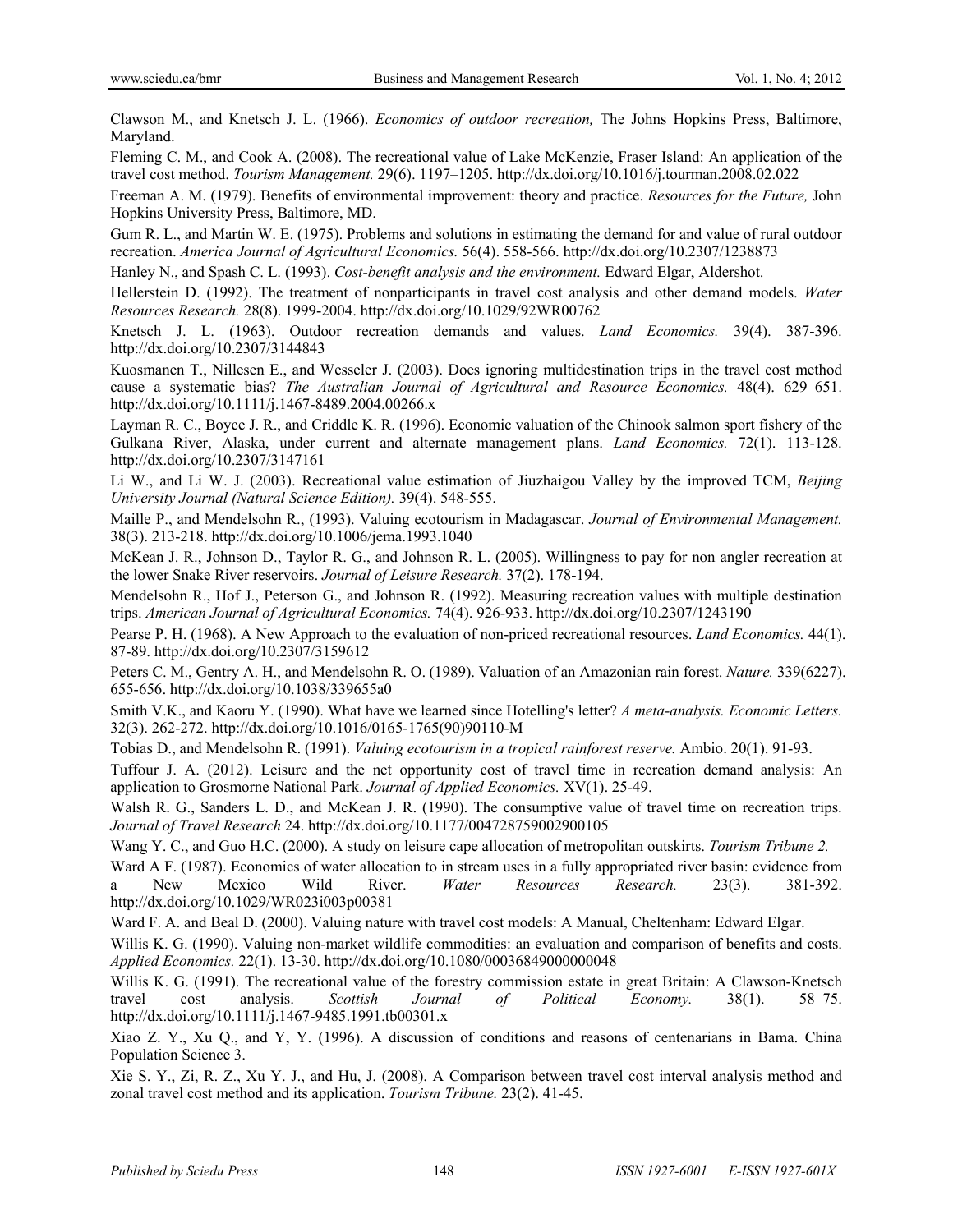| able 1. Tourists statistical characteristics on the bank of the Panyang River, Bama |                |            |
|-------------------------------------------------------------------------------------|----------------|------------|
| Items                                                                               | Frequency      | Percentage |
| Origin                                                                              |                |            |
| Beijing                                                                             | $\overline{4}$ | 1.3        |
| Guangdong                                                                           | 32             | 10.3       |
| Gunagxi                                                                             | 209            | 67.2       |
| 4 Southwestern provinces                                                            | 13             | 4.2        |
| 5 Eastern provinces                                                                 | 26             | 8.4        |
| 5 Central provinces                                                                 | 13             | 4.2        |
| 3 Northwestern province                                                             | $\overline{4}$ | 1.3        |
| 3 Northeastern provinces                                                            | $\sqrt{5}$     | 1.6        |
| Foreign countries                                                                   | 5              | 1.6        |
| Gender                                                                              |                |            |
| Male                                                                                | 152            | 48.90      |
| Female                                                                              | 159            | 51.10      |
| Ages                                                                                |                |            |
| Below 19                                                                            | $8\,$          | 2.6        |
| 20-29                                                                               | 109            | 35         |
| 30-39                                                                               | 81             | 26         |
| 40-49                                                                               | 58             | 18.6       |
| 50-59                                                                               | 30             | 9.6        |
| 60-69                                                                               | 18             | 5.8        |
| Above 70                                                                            | $\overline{7}$ | 2.3        |
| Travel means                                                                        |                |            |
| Package tour                                                                        | 79             | 25.40      |
| Half self-help tour                                                                 | 14             | 4.50       |
| Self-service travel                                                                 | 218            | 70.10      |
| Length of stay                                                                      |                |            |
| 1 days                                                                              | 10             | 3.22       |
| 2 days                                                                              | 96             | 30.87      |
| 3 days                                                                              | 74             | 23.79      |
| 4 days                                                                              | 19             | 6.11       |
| 5 days                                                                              | 13             | 4.18       |
| 6 days                                                                              | 5              | 1.61       |
| 1 week                                                                              | 24             | 7.72       |
| 2-3 weeks                                                                           | 16             | 5.14       |
| 1 month                                                                             | 23             | 7.40       |
| 2-3 months                                                                          | 18             | 5.79       |
| 6 months                                                                            | $\overline{4}$ | 1.29       |
| Above 1 year                                                                        | 5              | 1.61       |
| Travel frequency                                                                    |                |            |
| 1 time                                                                              | 230            | 73.95      |
| 2 times                                                                             | 53             | 17.04      |
| 3 times                                                                             | 9              | 2.89       |
| 5 or above times                                                                    | 3              | 0.96       |

# Table 1. Tourists' statistical characteristics on the bank of the Panyang River, B

Note. The tourists' origins involve 24 provinces in China as well as overseas regions like United States, Canada. Besides Beijing, Guangdong and Guangxi, the rest of the provinces are divided into five zones: Southwestern zone includes Chongqing, Yunnan, Guizhou and Sichuan; Eastern zone includes Fujian, Jiangsu, Shandong, Shanghai and Zhejiang; Central zone includes Anhui, Henan, Hunan, Hubei and Jiangxi; Northwestern zone includes Gansu, Inner Mongolia and Shanxi; Northeastern zone includes Heilongjiang, Liaoning and Jilin.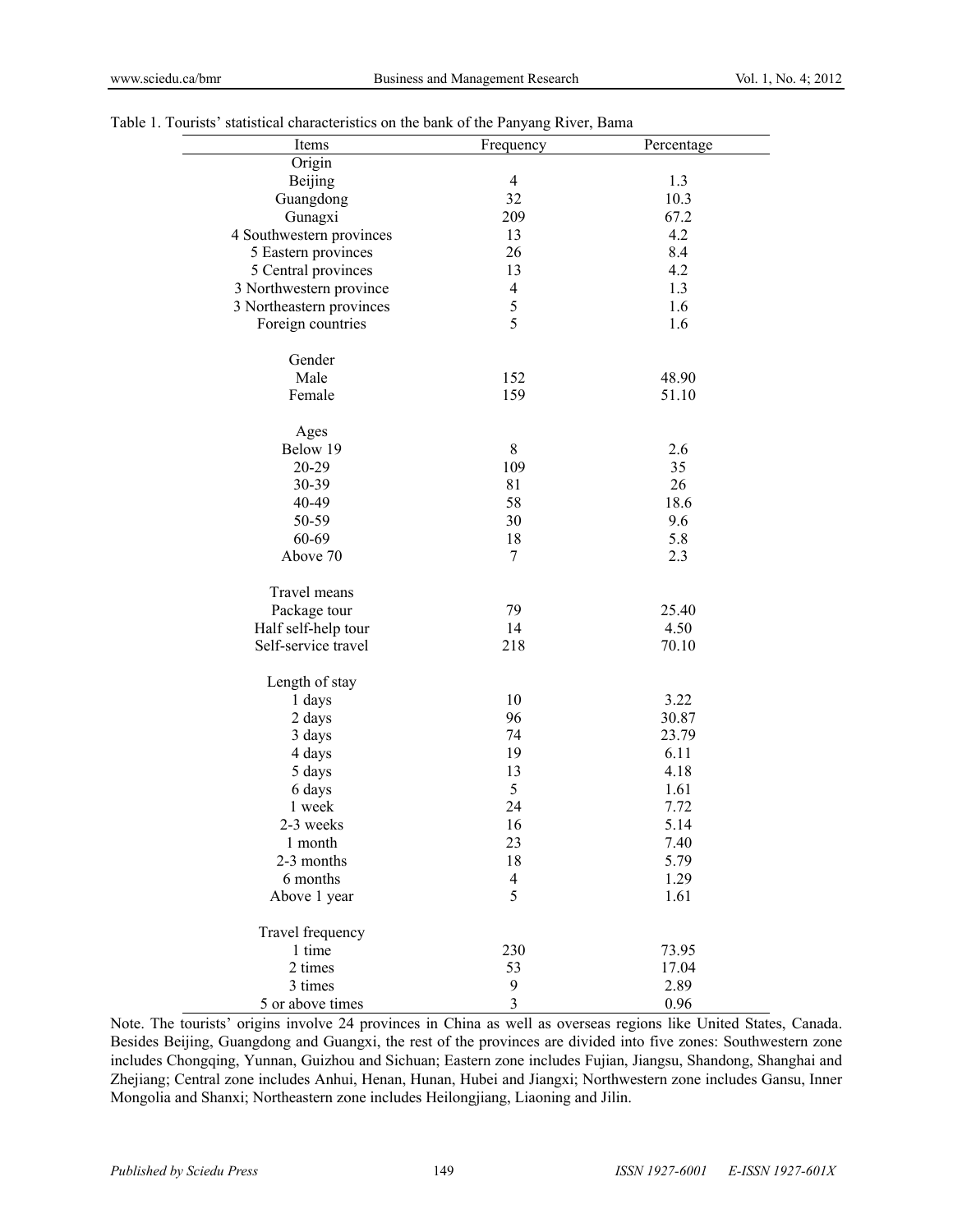| Serial number | Actual cost partition |                        |         |           |
|---------------|-----------------------|------------------------|---------|-----------|
| k             | Partition value       | Mean value<br>$(TC_k)$ | $L_{k}$ | $R_k$ (%) |
| 1             | Under 200             | 200                    | 7       | 2.25      |
| 2             | 200-400               | 300                    | 31      | 9.97      |
| 3             | 400-600               | 500                    | 60      | 19.29     |
| 4             | 600-800               | 700                    | 57      | 18.33     |
| 5             | 800-1000              | 900                    | 25      | 8.04      |
| 6             | 1000-1200             | 1100                   | 19      | 6.11      |
| 7             | 1200-1400             | 1300                   | 7       | 2.25      |
| 8             | 1400-1600             | 1500                   | 10      | 3.22      |
| 9             | 1600-1800             | 1700                   | 10      | 3.22      |
| 10            | 1800-2000             | 1900                   | 15      | 4.82      |
| 11            | 2000-2500             | 2250                   | 14      | 4.50      |
| 12            | 2500-3000             | 2750                   | 9       | 2.89      |
| 13            | 3000 above            | 3000                   | 47      | 15.11     |
|               | In total              |                        | 311     | 100.00    |

# Table 2. Actual travel cost of tourists in Bama

| Table 3. Results of consumer surplus based on different travel cost |  |  |  |  |  |  |  |
|---------------------------------------------------------------------|--|--|--|--|--|--|--|
|---------------------------------------------------------------------|--|--|--|--|--|--|--|

| $\rm i$                 | $[TC_i, TC_{i+1}]$<br>(yuan) | ETC <sub>i</sub> (yuan) | $N_i$ (people)   | $M_i$<br>(people) | $P_i(\%)$ | $Q_i$  | $CS_i(yuan)$ |
|-------------------------|------------------------------|-------------------------|------------------|-------------------|-----------|--------|--------------|
| 1                       | 100-300                      | 200                     | $\overline{7}$   | 311               | 100.00    | 1.0000 | 13138.16     |
| $\mathbf{2}$            | 301-400                      | 350                     | 25               | 304               | 97.75     | 0.9775 | 43585.51     |
| 3                       | 401-600                      | 500                     | 58               | 279               | 89.71     | 0.8971 | 94386.98     |
| $\overline{\mathbf{4}}$ | 601-800                      | 700                     | 54               | 221               | 71.06     | 0.7106 | 80498.67     |
| 5                       | 801-1000                     | 900                     | 18               | 167               | 53.70     | 0.5370 | 24646.55     |
| 6                       | 1001-1200                    | 1100                    | 19               | 149               | 47.91     | 0.4791 | 23931.10     |
| 7                       | 1201-1400                    | 1300                    | 13               | 130               | 41.80     | 0.4180 | 15072.08     |
| $8\,$                   | 1401-1700                    | 1550                    | 10               | 117               | 37.62     | 0.3762 | 10454.63     |
| 9                       | 1701-1800                    | 1750                    | $\overline{7}$   | 107               | 34.41     | 0.3441 | 6734.26      |
| 10                      | 1801-2000                    | 1900                    | 8                | 100               | 32.15     | 0.3215 | 7227.55      |
| 11                      | 2001-2200                    | 2100                    | 10               | 92                | 29.58     | 0.2958 | 8301.09      |
| 12                      | 2201-2400                    | 2300                    | $\overline{4}$   | 82                | 26.37     | 0.2637 | 3047.09      |
| 13                      | 2401-2600                    | 2500                    | $\boldsymbol{7}$ | 78                | 25.08     | 0.2508 | 4885.99      |
| 14                      | 2601-3000                    | 2800                    | 5                | 71                | 22.83     | 0.2283 | 3050.53      |
| 15                      | 3001-3200                    | 3100                    | 6                | 66                | 21.22     | 0.2122 | 3183.91      |
| 16                      | 3201-3400                    | 3300                    | 3                | 60                | 19.29     | 0.1929 | 1445.88      |
| 17                      | 3401-3600                    | 3500                    | 6                | 57                | 18.33     | 0.1833 | 2618.66      |
| 18                      | 3601-3800                    | 3700                    | $\,8\,$          | 51                | 16.40     | 0.1640 | 3151.39      |
| 19                      | 3801-4000                    | 3900                    | $\,8\,$          | 43                | 13.83     | 0.1383 | 2833.91      |
| 20                      | 4001-5000                    | 4500                    | 6                | 35                | 11.25     | 0.1125 | 1504.79      |
| 21                      | 5001-6000                    | 5500                    | 16               | 29                | 9.32      | 0.0932 | 1981.85      |
| 22                      | 6001-8000                    | 7000                    | 4                | 13                | 4.18      | 0.0418 | 83.48        |
| 23                      | 8001-12000                   | 10000                   | $\mathbf{1}$     | 9                 | 2.89      | 0.0289 | 54.34        |
| 24                      | 10001-14000                  | 12000                   | $\mathbf{1}$     | $\,8\,$           | 2.57      | 0.0257 | 213.78       |
| 25                      | 14001-<br>16000&∞            | 15000                   | $\overline{7}$   | $\overline{7}$    | 2.25      | 0.0225 | 4293.54      |
| Total                   |                              |                         | 311              |                   |           |        | 360325.72    |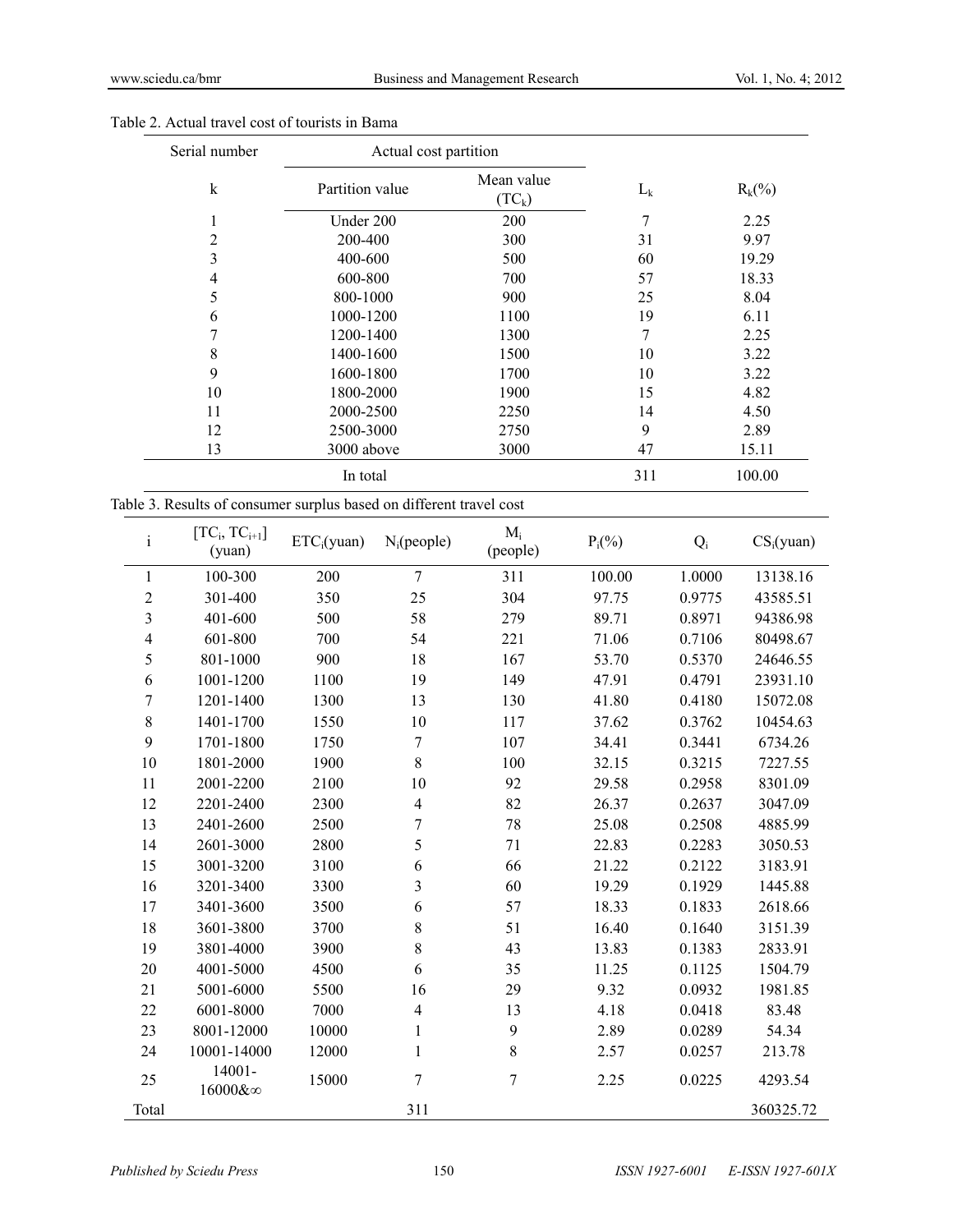|                     |                 | Equation              |                 |                  |                  |
|---------------------|-----------------|-----------------------|-----------------|------------------|------------------|
|                     | Linear          | Logarithmic           | Quadratic       | Power            | Exponential      |
| Model Summary       |                 |                       |                 |                  |                  |
| R Square            | .470            | .922                  | .800            | .913             | .886             |
| F                   | 20.380          | 272.735               | 44.031          | 242.286          | 178.725          |
| df1                 | 1               | 1                     | 2               | 1                | 1                |
| df2                 | 23              | 23                    | 22              | 23               | 23               |
| Sig                 | .000            | .000                  | .000            | .000             | .000             |
| Parameter Estimates |                 |                       |                 |                  |                  |
|                     | .528            | 2.358                 | .778            | 425.198          | .584             |
| Constant            | $(7.555^{**})$  | $(17.798^{**})$       | $(11.955^{**})$ | $(1.441^*)$      | $(6.665^{**})$   |
|                     | $-5.330E-5$     |                       | .000            | $-.983$          | .000             |
| b1                  | $(-4.170^{**})$ | $-.262(-15.348^{**})$ | $(-6.970^{**})$ | $(-11.619^{**})$ | $(-11.656^{**})$ |
| b2                  | 1.071E-8        |                       |                 |                  |                  |

# Table 4. Model Summary and Parameter Estimates

Note: 1. The figure in the brackets is t-value, \*\* is significant at the 0.01 level (2-tailed), \* is significant at the 0.05 level (2-tailed)

2. Dependent Variable: travel person times. Independent variable: travel cost.

| Table 5. Analysis on Correlations among travel cost, length of stay and ages |  |
|------------------------------------------------------------------------------|--|
|                                                                              |  |

| Travel cost | Length of stay | Ages       |
|-------------|----------------|------------|
|             | $0.932**$      | $0.416$ ** |
|             |                |            |
|             | 0.000          | 0.000      |
| 311         | 311            | 311        |
|             |                |            |

\*\*. Correlation is significant at the 0.01 level (2-tailed).